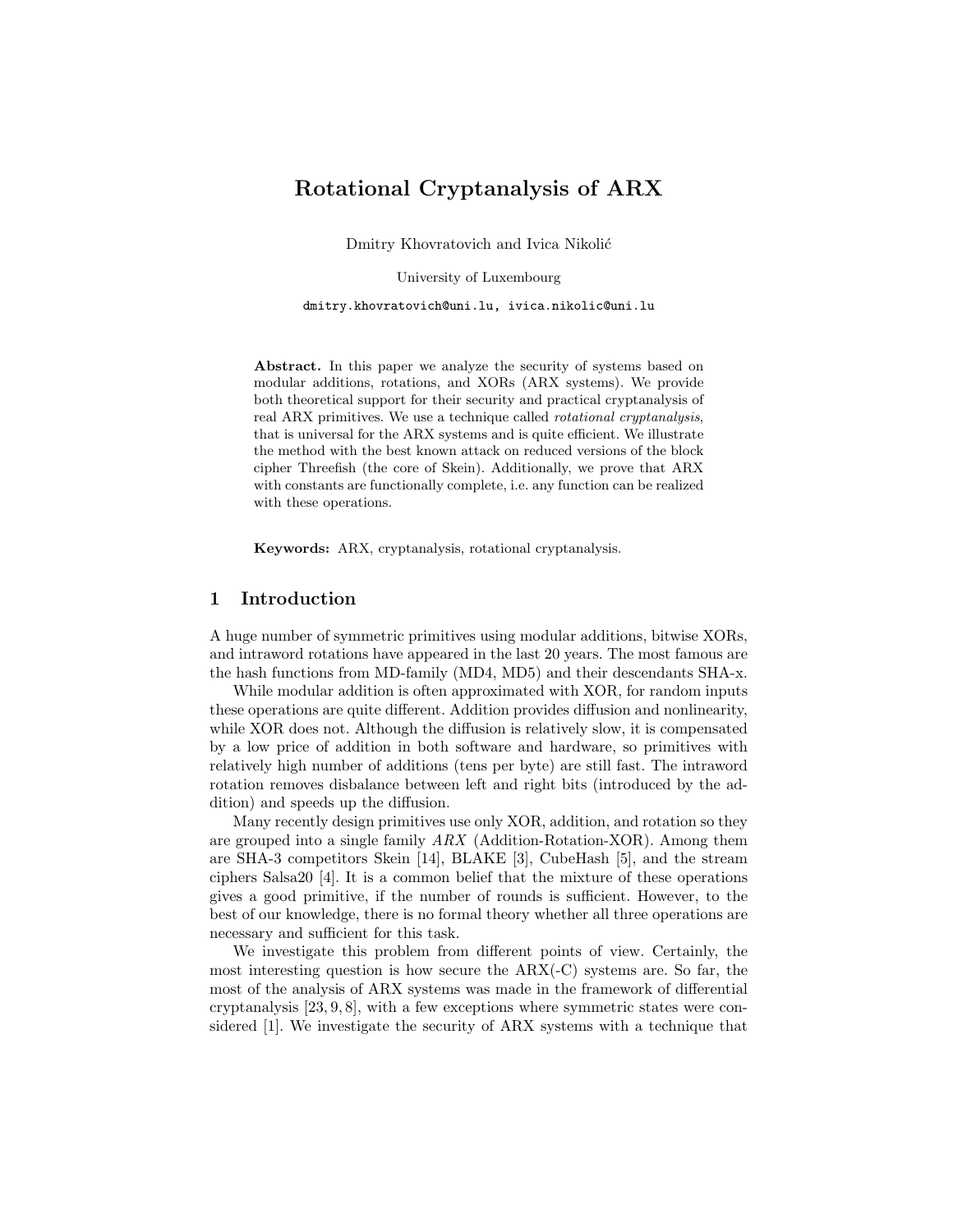we call *rotational cryptanalysis*, where we study the propagation of a *rotational* pair  $(X, X \gg r)$  throughout the primitive<sup>1</sup>. Operations XOR and rotation both preserve the rotational pair with probability 1, while the modular addition does it with probability up to  $\frac{3}{8}$ , depending only on the rotation amount r. Therefore, a rotational pair of inputs is converted to a rotational pair of outputs with a probability depending only on the number of additions in the scheme. Hence, we get a universal upper bound on the security of the ARX primitives.

The use of constants, which may not form a rotational pair, does not restrain our analysis, but makes it more sophisticated. We show how reduced versions of Threefish (the block cipher used in the hash function Skein) can be analyzed with rotational cryptanalysis, and our results basically are the best known cryptanalysis of this design.

We also prove that the ARX operations with a constant are functionally complete in the set of functions over  $Z_2^n$ . In other words, any function can be realized with modular addition, XOR, rotation, and a single constant (ARX-C). We also show that the  $AR$  systems, that do not use XOR, are theoretically equivalent to ARX systems. However, we prove that they are less secure with the same number of operations, because of the linear mod  $2<sup>n</sup> - 1$  approximation. It is also easy to prove that omitting addition or rotation is devastating, and such systems (XR and AX) can always be broken.

This paper is structured as follows. We survey related works in Section 2. We describe rotational cryptanalysis in Section 3 and then apply it to Threefish (Section 4). Then we prove the completeness of AR and ARX operations in Section 5. We conclude our paper with generic cryptanalysis of the AR systems (Section 6).

### 2 Related Work

It is hard to survey all the research done on ARX systems, so we point out only the most important. Relation between modular addition and XOR was studied in the PhD thesis of Daum [12]. Dedicated approaches were applied in many works, among them on MD5, SHA-1 [23, 9].

The impact of rotations was independently studied in the cryptanalysis of block ciphers. In the pioneering work on related keys by Biham [6] a rotational pair of keys was considered. This approach was extended by Kelsey et al. in several related-key attacks on block ciphers [15]. In these attacks the adversary tries to find pairs of plaintexts of form  $(P, F(P))$ , where F is the round transformation, so this is not a pure rotational cryptanalysis.

An AR system RC5P was attacked with mod *n* cryptanalysis in [16], and the property (1) was introduced in the same paper. The internal states were, however, computed modulo 3, and the computation modulo  $2<sup>n</sup> - 1$  was only briefly pointed out.

 $1$  The technique of rotational cryptanalysis has been known and applied before, see Section 2.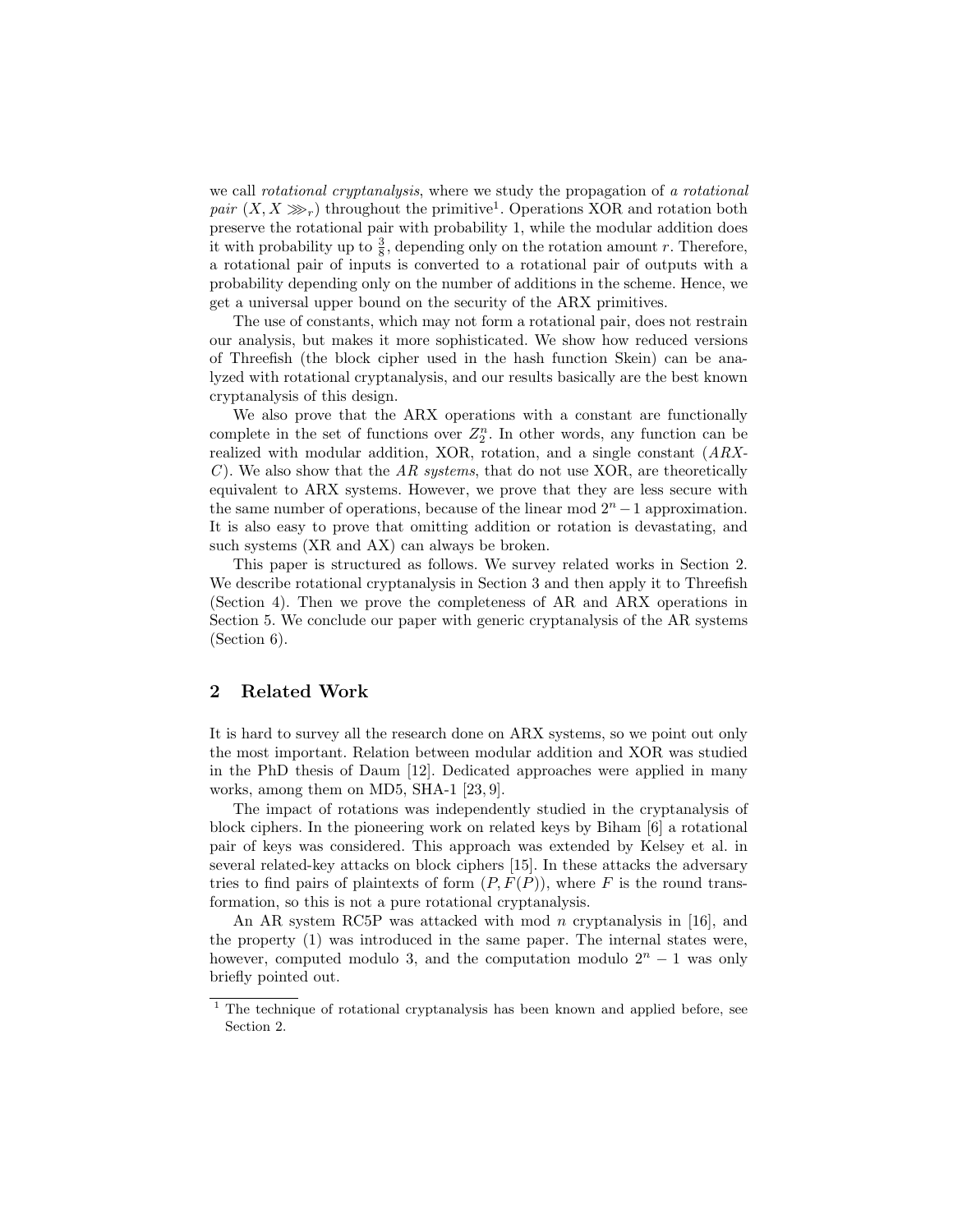A common approach to cryptanalysis of ARX systems is linearization ([10, 9], see also the systematic treatment in [8]), when modular additions are approximated by XOR, and the resulting function is linear. In the differential cryptanalysis there is no need to approximate the whole addition by XOR, it is sufficient to assume that difference propagates in a linear way. The linearization approach works worse if the diffusion is good, so that even in a linear model differentials involve too many active bits. As a result, the probability of the approximation becomes very low even for a single modular addition.

A systematic treatment of AX-systems can be found in the work by Paul and Preneel [20]. It was demonstrated that all such systems can be broken with a low complexity, since one can work with bits from rightmost to leftmost.

Related-key attacks were introduced by Biham [6] and were used in the practical break of WEP [22]. The key relations used in the attacks vary from fixed differences [17] to non-trivial subkey relations [7].

A rotational pair of inputs (though it was not named so) was used in the attack on the compression function of Shabal [18]. However, it was traced only through bitwise operations, and not through additions. Bernstein [4] explicitly prevented from use of rotational pairs in Salsa20 by fixing non-symmetric constants in the input of the permutation. However, he did not provide any complexity or probability estimates for this kind of attack.

The designers of the block cipher SEA [21] described the technique of rotational cryptanalysis in 2006 and defended against it with non-linear key-schedule and pseudo-random constants. A modified version of block cipher Serpent, with key schedule constants removed, is vulnerable to rotation cryptanalysis due to the bit-slice nature of the S-boxes [13]. Also, the rotational pairs were tested for Threefish [19], but this did not result into a full attack.

### 3 Review of Rotational Cryptanalysis

In this section we describe a generic method for the analysis of ARX systems. The main idea is to consider pair of words where one is the rotation of the other one.

We denote the intraword rotation operations by  $\lll_r$  and  $\gg_r$ . A rotated variable is then denoted by  $\overline{X}$  and  $\overline{X}$ , respectively. Now, let  $\overline{X}$  be the rotation of X by r bits to the right. We call  $(X, \overrightarrow{X})$  a rotational pair [with a rotation amount  $r$ . It is easy to prove that a rotational pair is preserved by any bitwise transformation, particularly by the bitwise XOR and by any rotation:

$$
\overrightarrow{X \oplus Y} = \overrightarrow{x} \oplus \overrightarrow{y}, \qquad \overrightarrow{x} \ggg_{r'} = \overrightarrow{x} \ggg_{r'}.
$$

Now consider addition modulo  $2^n$ . The probability that the rotational pair comes out of the addition is given by the following lemma.

**Lemma 1 (Daum, [12]).** 
$$
P(\overrightarrow{x+y} = \overrightarrow{x} + \overrightarrow{y}) = \frac{1}{4}(1 + 2^{r-n} + 2^{-r} + 2^{-n}).
$$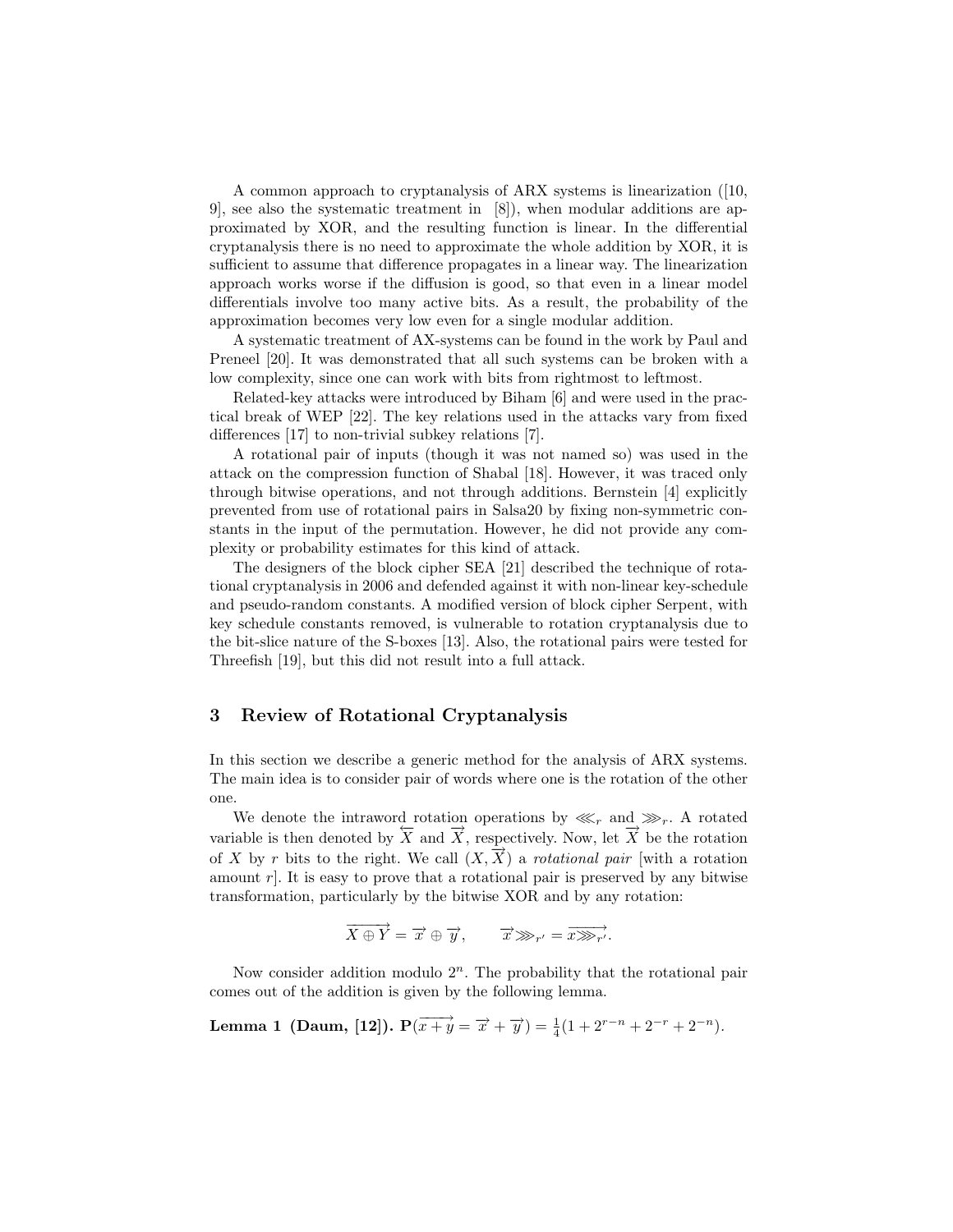For large  $n$  and small  $r$  we get the following table:

|                | $p_r$ | $\log_2(p_r)$ |
|----------------|-------|---------------|
|                | 0.375 | –1.415        |
| $\overline{2}$ | 0.313 | $-1.676$      |
| 3              | 0.281 | –1.831        |

For  $r = n/2$  the probability is close to 1/4. The same holds for rotations to the left.

Now consider an arbitrary scheme  $\mathcal S$  with additions, rotations, and XORs over n-bit words. Then the following theorem holds under independency assumptions.

**Theorem 1.** Let q be the number of addition operations in an ARX scheme  $S$ . Let  $\vec{I}$  be the input I of scheme S rotated to the right by r bits. Then  $S(\vec{I}) = \vec{S(I)}$ with probability  $(p_r)^q$ .

*Proof.* It can be proved by induction on the scheme size.  $\square$ 

We would like to stress that in order the rotational analysis to work, all inputs to the ARX scheme should compose rotational pairs.

For a random function  $P$  that maps to  $Z_2^t$  the probability that  $P(\overrightarrow{I}) = \overrightarrow{P(I)}$ for random I is  $2^{-t}$ . Therefore, we can detect nonrandomness if a function can be implemented with q additions, and  $(p_r)^q > 2^{-t}$ . For example, when  $r = 1$ we get that any ARX scheme that can be implemented with less than  $t/1.415$ additions, is vulnerable to rotational cryptanalysis.

#### Dealing with constants

In contrast to random schemes, iterative schemes with identical rounds suffer from slide attacks and their modifications. The use of different round constants is typical countermeasure. As a result, many designs explicitly use constants, and we have to adapt our method to work with them.

Let us introduce the notion a *rotation error*  $\vec{E}$ . In the further text r is a fixed rotation amount. We define

$$
E(X,Y) = \overrightarrow{X} \oplus Y.
$$

Clearly,  $E(X, \overrightarrow{X}) = 0$ .

An addition of a constant may generate a rotation error (the exact probability depends on  $r$ , the constant value, and which type of addition is used — modular or XOR). On the other hand, a modular addition of variables also may generate an error, and with some probability these errors compensate each other:

$$
E(X+Y+Z+C, \overrightarrow{X}+\overrightarrow{Y}+\overrightarrow{Z}+C)=0.
$$

The probability is higher if the constant has low Hamming weight and its ones are concentrated close to the positions where addition errors appear. It may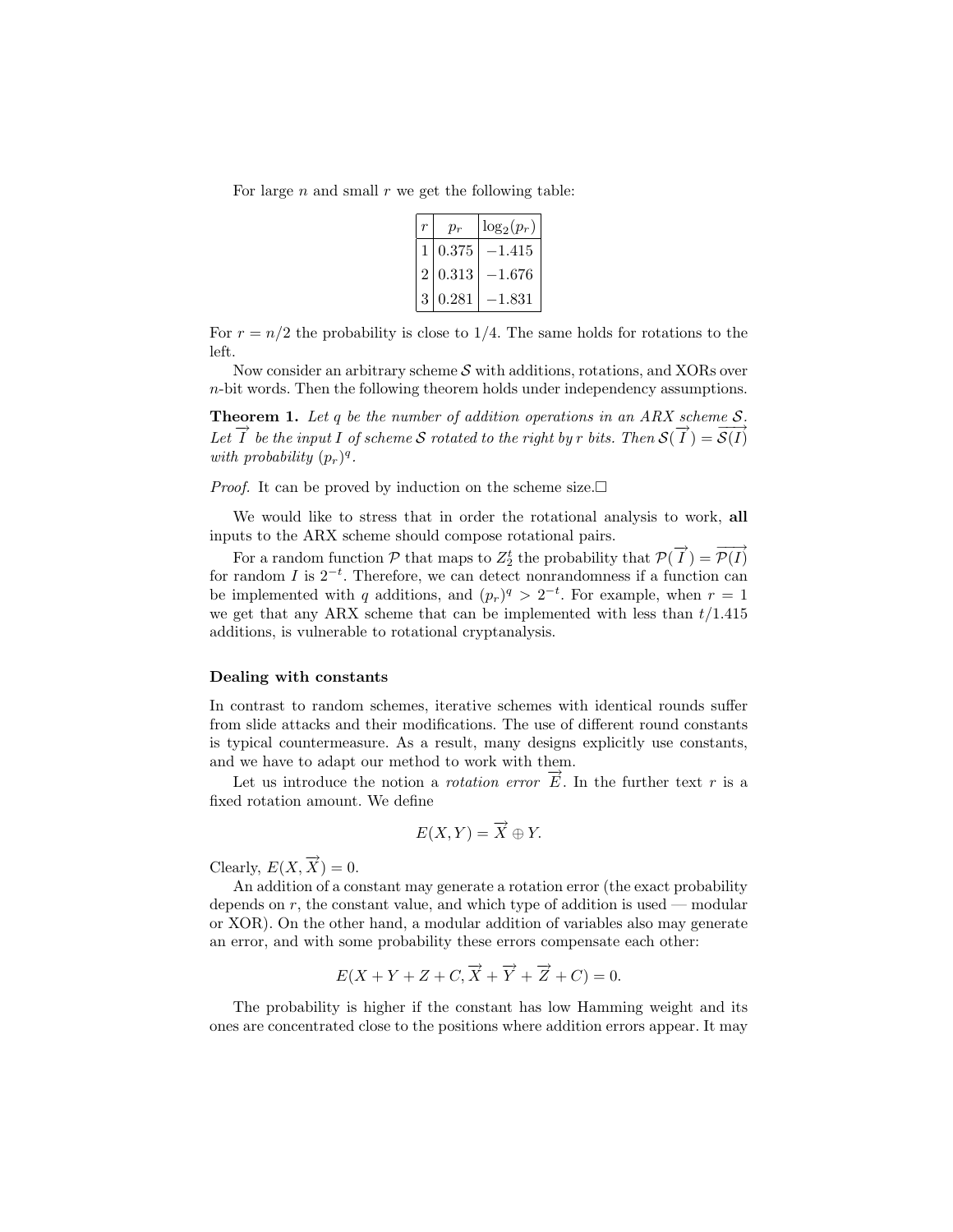also happen that a constant is added by XOR and is invariant of the rotation:  $C = \vec{C}$ . Then the rotation property passes the addition of a constant for free.

The subkey indices in Threefish are examples of low-weight constants. However, they are not compensated by a single addition, only by two previous additions, which leads to an error in the adjacent key addition. We have to introduce additional corrections in the key to cancel the impact of constants (see Section 4 for more details).

### 4 Rotational Cryptanalysis of Threefish

In this section we attack the block cipher Threefish with rotational cryptanalysis. We demonstrate that a rotational pair of Threefish ciphertexts can be obtained faster than for a random permutation, which provides both a distinguisher and a key recovery attack.

#### 4.1 Specification of Threefish

Threefish is a family of block ciphers underlying the compression function of Skein[14]. Threefish supports three different versions: 1) Threefish-256 — 256 bit block cipher with 256-bit key, 2) Threefish-512 — 512-bit block and key, and 3) Threefish-1024 — 1024-bit block and key. Both the internal state  $I$  and the key K consist of  $N_w$  ( $N_w$  = 4, 8, 16 for Threefish-256,-512,-1024, respectively) 64-bit words. The  $N_w$  words of the s-th subkey  $K^s$  are defined as follows:

$$
K_j^s = K_{(s+j) \mod (N_w+1)}, \quad 0 \le j \le N_w - 4;
$$
  
\n
$$
K_{N_w-3}^s = K_{(s+N_w-3) \mod (N_w+1)} + t_s \mod 3;
$$
  
\n
$$
K_{N_w-2}^s = K_{(s+N_w-2) \mod (N_w+1)} + t_{(s+1) \mod 3};
$$
  
\n
$$
K_{N_w-1}^s = K_{(s+N_w-1) \mod (N_w+1)} + s,
$$

where s is a round counter,  $t_0$  and  $t_1$  are tweak words, and

$$
t_2 = t_0 + t_1
$$
,  $K_{N_w} = \lfloor 2^{64} / 3 \rfloor \oplus \bigoplus_{j=0}^{N_w - 1} K_j$ .

Further in our analysis we fix the tweaks  $t_0 = t_1 = 0$ .

The formal description of internal rounds is as follows. Let  $N_r$  be the number of rounds. Then for every  $1 \leq d \leq N_r$ 

- If d mod 4 = 1 add a subkey by setting  $I_j \leftarrow I_j + K_j^{d/4}$ ;
- For  $0 \leq j < N_w/2$  set  $(I_{2j}, I_{2j+1})$  ← MIX $((I_{2j}, I_{2j+1}))$ ;
- Apply the permutation  $\pi$  on the state words.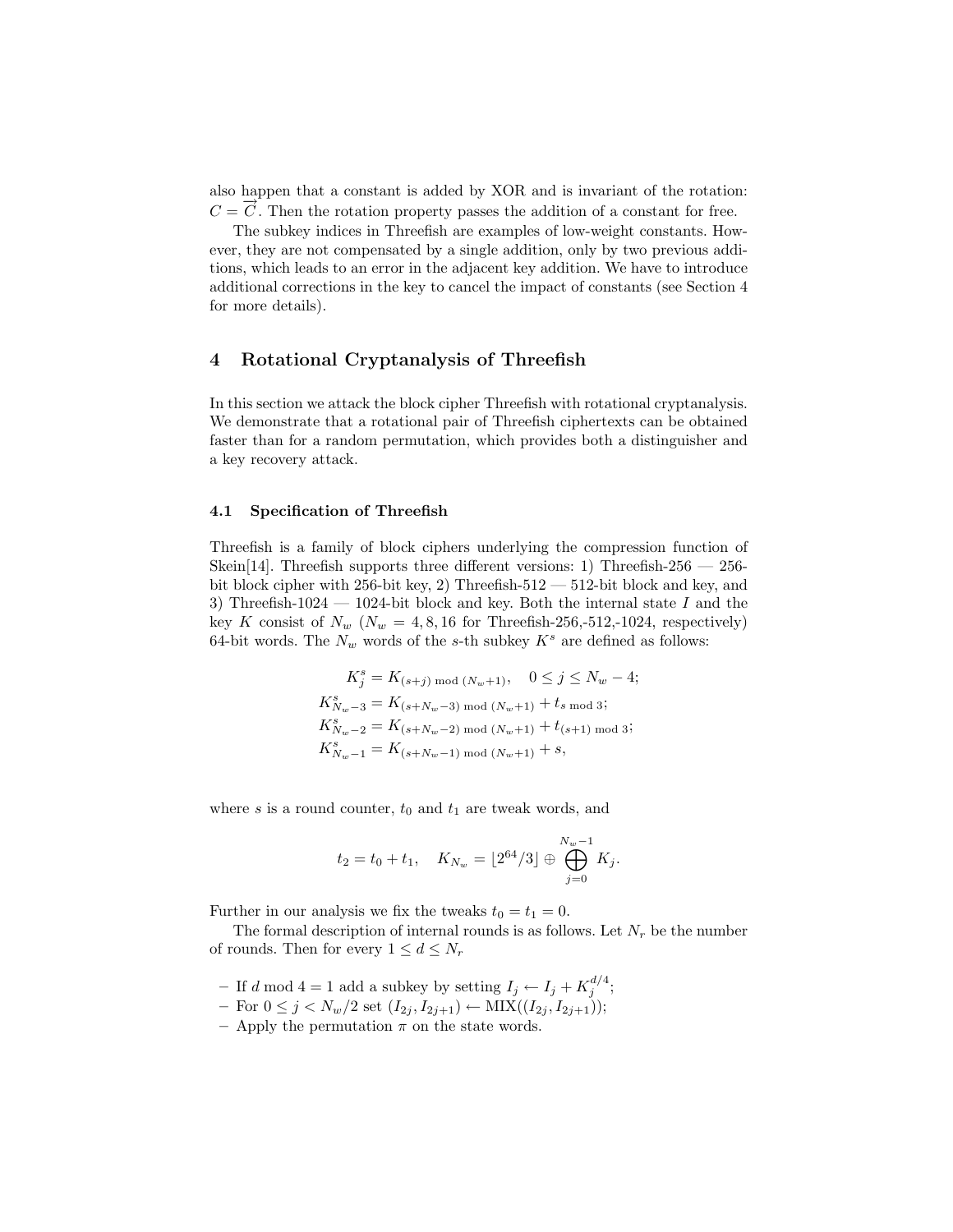| Rounds                     | Type                            | Reference         |  |  |  |  |  |
|----------------------------|---------------------------------|-------------------|--|--|--|--|--|
|                            |                                 |                   |  |  |  |  |  |
| 24                         | Related-key differential        | 14                |  |  |  |  |  |
| 39                         | Related-key rotational          | Sec. 4            |  |  |  |  |  |
|                            | Threefish-512 (72 rounds)       |                   |  |  |  |  |  |
| 25                         | Related-key differential        | 14                |  |  |  |  |  |
| 32                         | Related-key boomerang           | $\lceil 2 \rceil$ |  |  |  |  |  |
| 33                         | Related-key boomerang           | $[11]$            |  |  |  |  |  |
| 42                         | Related-key rotational          | Sec. 4            |  |  |  |  |  |
| 35                         | Known-related-key distinguisher | 2                 |  |  |  |  |  |
| Threefish-1024 (80 rounds) |                                 |                   |  |  |  |  |  |
| 26                         | Related-key differential        | $[14]$            |  |  |  |  |  |
| 43.5                       | Related-key rotational          | Sec. 4            |  |  |  |  |  |

Table 1. Summary of the attacks on Threefish

In the end a subkey  $K^{N_r/4}$  is added. The operation MIX has two inputs  $x_0, x_1$ and produces two outputs  $y_0, y_1$  with the following ARX transformation:

$$
y_0 = x_0 + x_1
$$
  
\n $y_1 = (x_1 \ll x_{R_{(d \mod 8)+1,j}}) \oplus y_0$ 

The exact values of the rotation constants  $R_{i,j}$  as well the permutations  $\pi$  (which are different for each version of Threefish) can be found in [14].

The best known analysis [2] of Threefish-512 is 33-round attack in the relatedkey model, and 35-round attack in the known-related-key model (Tbl. 1). The designers of Threefish have changed the MIX rotation constants in the latest tweak to get better diffusion. We note that our attack is independent of these constants.

### 4.2 Attacks on Simplified Versions of Threefish

There are two places in the key schedule of Threefish where we encounter constants: 1)  $K_{N_w}$  is obtained with a XOR of all key words and the constant  $C_5 = \lfloor 2^{64}/3 \rfloor$ , and 2) the last subkey word  $K_{N_w-1}^s$  has a modular addition of the round counter s. Hence, in addition to the original Threefish, we can obtain three simplified versions by discarding these constant XOR and counter additions. Our attacks are in the related-key scenario, where all the key and plaintext words compose rotational pairs, i.e. if the first key and the plaintext have the values  $(k_0, \ldots, k_{N_w}), (p_0, \ldots, p_{N_w-1})$  then the second (related) key and the plaintext have the values  $(\vec{k_0}, \ldots, \vec{k_{N_w}}), (\vec{p_0}, \ldots, \vec{p_{N_w-1}})$ .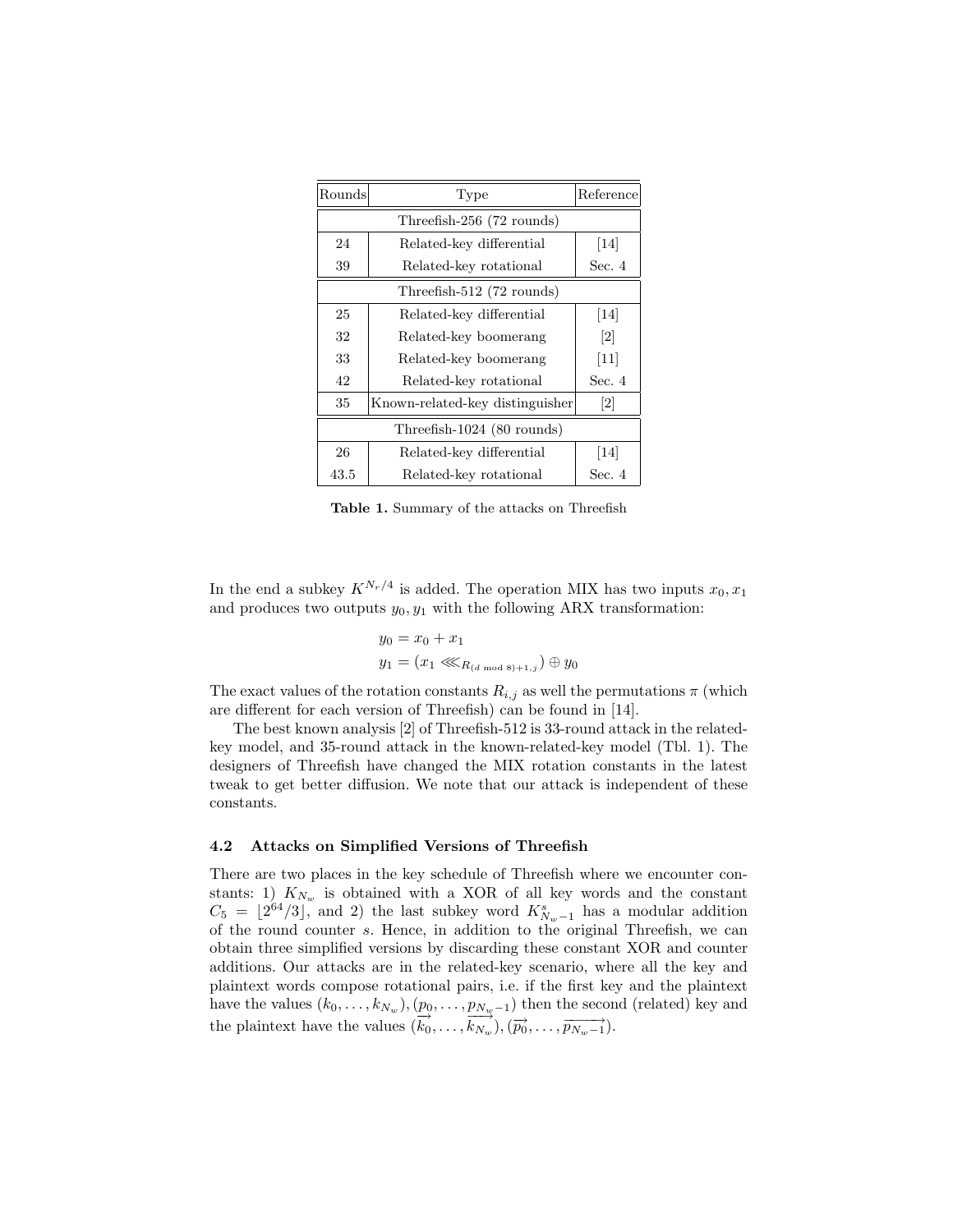The simplest version of Threefish is without the XOR of  $C_5$  and the additions of the round counters. We can fix the rotation amount in the rotational pair to 1 in order to get the best probability —  $2^{-1.415}$  per addition. A simple MIX has only one addition, hence a round of Threefish-256 has only two additions. The 59 round version of Threefish-256 has  $2.59 = 118$  additions in the MIX of the rounds and  $4.15 = 60$  additions of the subkey words, so the probability that a rotational pair of key/plaintext (with a rotation equal to 1) will produce a rotational pair of ciphertexts is  $2^{-1.415 \cdot (118+60)} = 2^{-252}$ , which is higher than for a random permutation. Every right pair also provides information on leftmost key bits of each key word, so we get a valid key recovery attack with a complexity of about  $2^{252}$  encryptions. The same reasoning is applicable for 59-round distinguishers for Threefish-512 which has a complexity of  $2^{504}$  and to Threefish-1024 and  $2^{1008}$ , because these ciphers differ from Threefish-256 only in the size of the state and the key.

When the XOR of  $C_5$  is present, then the only difference is that we cannot use the rotation amount 1 because  $C_5 \lll 1 \neq C_5$ , i.e. the constant  $C_5$  is not invariant of rotation 1. Instead we can use rotation 2, and get attacks on 50 rounds. The complexity of the attack on Threefish-256 is  $2^{1.67 \cdot (2.50 + 4.13)} = 2^{253.8}$ . For Threefish-512 and Threefish-1024 they are  $2^{507.6}$  and  $2^{1015.2}$ .

For the version of Threefish without the constant  $C_5$  and the round counters, we get much better results if we consider a weak key class, for which it is unlikely to get errors during the modular addition. Let the three leftmost bits of each key word be zero, and consider rotation to the left by one bit. Then the probability that  $\overline{X+K} = \overline{X} + \overline{K}$  is equal to  $2^{-0.28}$  for a random X, and so the total probability for the full 72-round Threefish-256, the version without  $C_5$  and round counters, is  $2^{-1.415 \cdot 2.72 - 0.28 \cdot 4.18} = 2^{-224}$ . The size of the weak key class that we attack is  $2^{61.4} = 2^{244}$ , so we get a valid attack on a very large key class. Analogously, we can attack a weak key class with  $2^{488}$  keys of Threefish-512 with complexity  $2^{448}$ , and Threefish-1024 with a complexity  $2^{950}$  (the complexity is slightly higher because Threefish-1024 has 80 rounds).

#### 4.3 Attacks on the Original Threefish

Let us try to apply rotational analysis to the original version of Threefish. This means we have to deal with the round counters – low weight constants. In order to bypass them we introduce corrections in the key pair. Let  $K$  be the first secret key. Then the second key  $K'$  is defined as follows:

$$
K'_i = \overleftarrow{K_i} \oplus e_i
$$

The use of rotational pairs with errors is illustrated in Fig. 1.

We have found experimentally, that the values of the corrections  $e_i$  should not be larger than 16 (otherwise they do not cancel the round counters). For Threefish-256 and Threefish-512 it is feasible to find by brute force the exact values for the corrections that cancel the counters with maximal probability. For Threefish-1024 we took the values that were good in Threefish-512.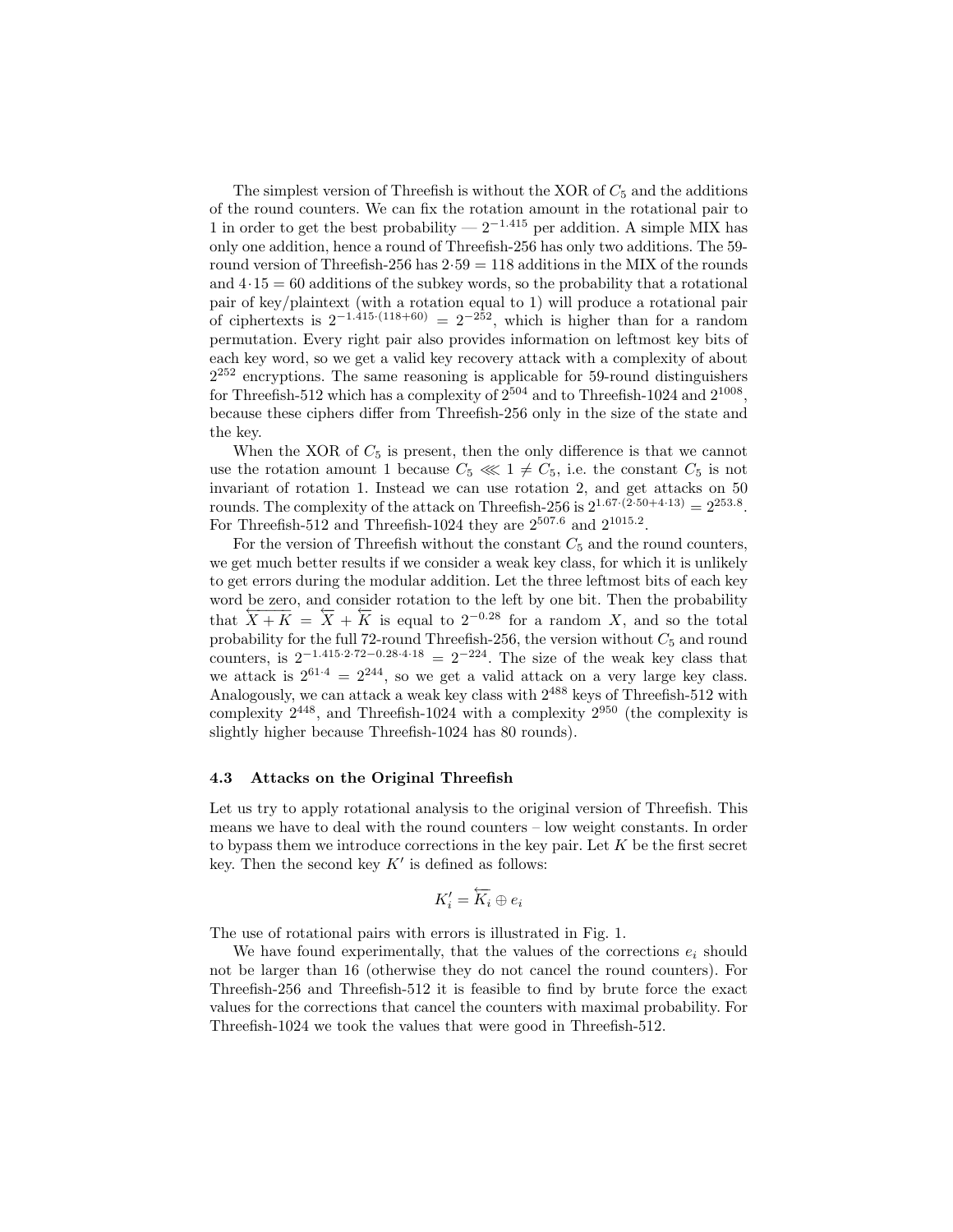The corrections forbid to obtain clear formula for the probability of addition of a rotational pair. Hence, we have found these probabilities empirically. We have grouped two rounds with a subkey addition (round – subkey addition – round), and by Monte Carlo method found the probability that a rotational pair of states at the input of these two rounds and a rotational pair of subkeys with corrections will produce a rotational pair of states at the output. Based on these values, we have produced the probabilities of the best round-reduced rotational pairs. The explicit round-by-round values of the probabilities are given in Tbl. 4 in the Appendix. The results are given for the original versions as well as for the versions without the  $C_5$  (except in the case for Threefish-1024 where the probability of the version without  $C_5$  is lower than for the original Threefish-1024).

We can break 39, 42, and  $43.5^2$  rounds of the original versions of Threefish-256,-512, and -1024 with complexity of  $2^{252.4}, 2^{507}, 2^{1014.5}$  encryptions respectively. The attacks procedures follow the same algorithm:

- 1. Generate a random plaintext  $P$  and encrypt it on  $K$ ;
- 2. Compute  $P'$  and encrypt on  $K'$ ;
- 3. Check whether  $(E_K(P), E_{K'}(P'))$  is a rotational pair.

A rotational pair discloses information about leftmost key bits of every key word. The plaintext  $P'$  is computed by the following rule:

$$
P_i' = \overleftarrow{P_i} \oplus d_i
$$

.

The plaintext and the key corrections are defined separately for all the three versions of Threefish in Tbl. 2. The correction values for the version without  $C_5$ are given in Appendix.

|       | 0              |         |   |             |  |  |  |  |  |  |                 |    | 1 2 3 4 5 6 7 8 9 10 11 12 13 14 15 |   |   |   |
|-------|----------------|---------|---|-------------|--|--|--|--|--|--|-----------------|----|-------------------------------------|---|---|---|
|       | Threefish-256  |         |   |             |  |  |  |  |  |  |                 |    |                                     |   |   |   |
| $d_i$ | 3              | 10 3 15 |   |             |  |  |  |  |  |  |                 |    |                                     |   |   |   |
| $e_i$ | 6              | 10 6 15 |   |             |  |  |  |  |  |  |                 |    |                                     |   |   |   |
|       | Threefish-512  |         |   |             |  |  |  |  |  |  |                 |    |                                     |   |   |   |
| $d_i$ | 0              | 6       |   | 3 6 3 6 3 6 |  |  |  |  |  |  |                 |    |                                     |   |   |   |
| $e_i$ | 5              | 6       | 6 | 66666       |  |  |  |  |  |  |                 |    |                                     |   |   |   |
|       | Threefish-1024 |         |   |             |  |  |  |  |  |  |                 |    |                                     |   |   |   |
| $d_i$ | 0              | 6       | 3 |             |  |  |  |  |  |  | 6 3 6 3 6 3 6 3 | -6 | 3                                   | 6 | 3 | 6 |
| $e_i$ | 5              | 6       | 6 | 6           |  |  |  |  |  |  | 6666666         | -6 | 6                                   | 6 | 6 | 6 |

**Table 2.** Corrections in the plaintext pairs  $(d_i)$  and the key pairs  $(e_i)$  in Threefish.

<sup>&</sup>lt;sup>2</sup> .5 means without the last subkey addition.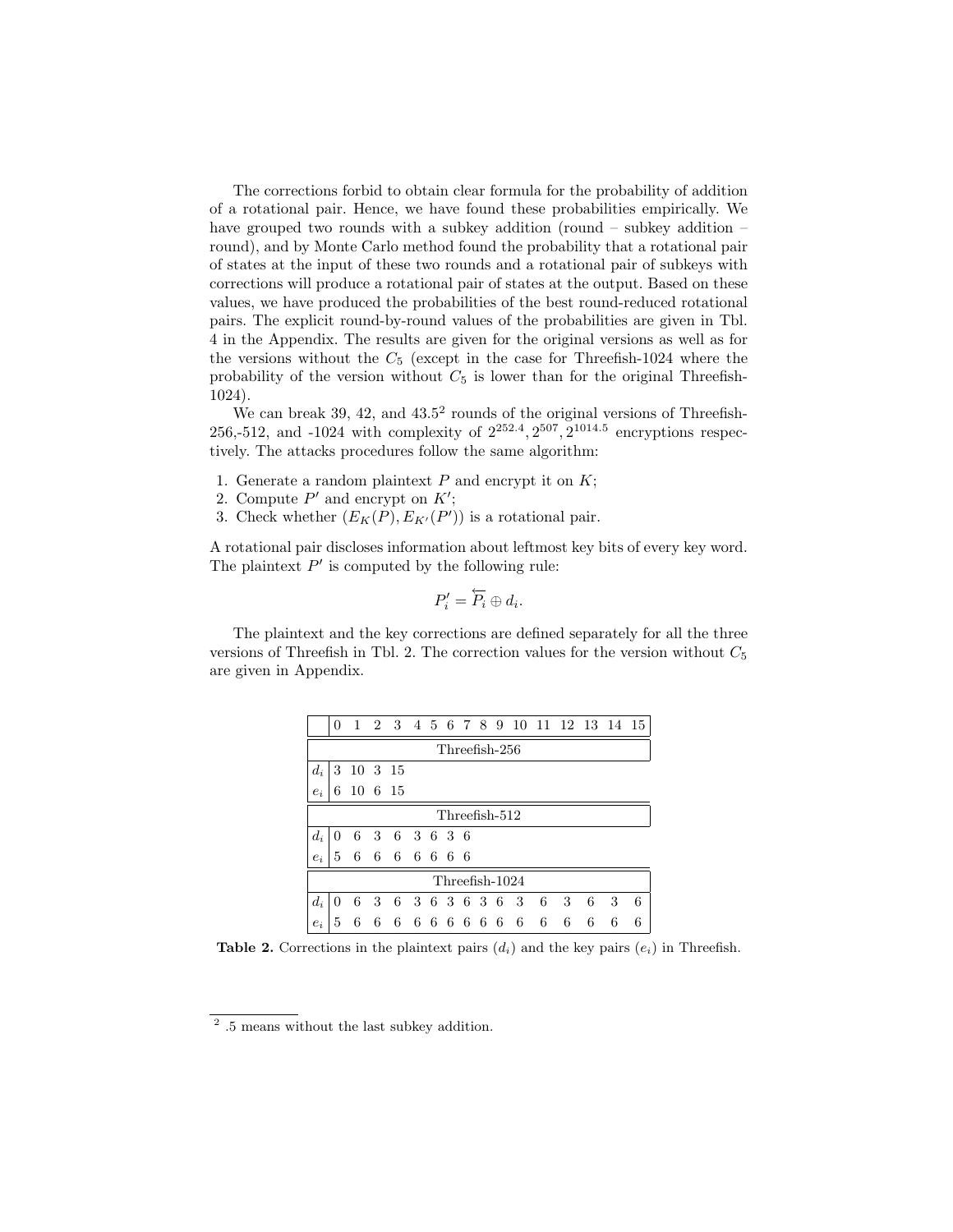

Fig. 1. Rotational errors in the key addition layer of Threefish. Dashed lines contain rotational pairs with errors.

For the versions with counters but without  $C_5$ , again we only change the rotation amount to 1, and obtain attacks on 44 and 51.5 rounds of Threefish-256, -512 with a complexity of  $2^{252}$  and  $2^{506.7}$  encryptions.

### 5 Completeness of ARX

In this section we investigate which primitives can be obtained in the ARX framework. We show that any function can be implemented with the ARX operations and a constant 1. Therefore, there is no generic property that holds for the ARX-C systems with probability 1, and any cryptanalysis method fails for a reasonably large system. However, rotational cryptanalysis (Section 3) shows that such a system should be much larger than expected.

Let us now analyze the ARX operations and start with a system of notations. In the further text  $+$  always stands for modular addition. Let an integer n be the word length, and denote an  $n - bit$  word by W. Denote also by  $\mathcal F$  the set of all functions to  $W$ :

$$
\mathcal{F} = \{ f : W^m \to W \, | \, m \in \mathbb{N} \}.
$$

We say that a set  $Q$  is a basis in  $\mathcal F$  if any function from  $\mathcal F$  can be realized by a scheme with elements from Q.

**Theorem 2.** The set of functions  $\{+,\oplus,\gg_1,1\}$  is a basis in  $\mathcal{F}$ .

*Proof.* We show how to realize an arbitrary function  $f \in \mathcal{F}$ .

1. Realize  $s_i(X) = 00 \cdots 0x_i$ , where  $X = x_1 x_2 \cdots x_n$ . First we rotate X by  $n-i-1$  bits to the right using  $n-i-1$  simple rotations. Then we add it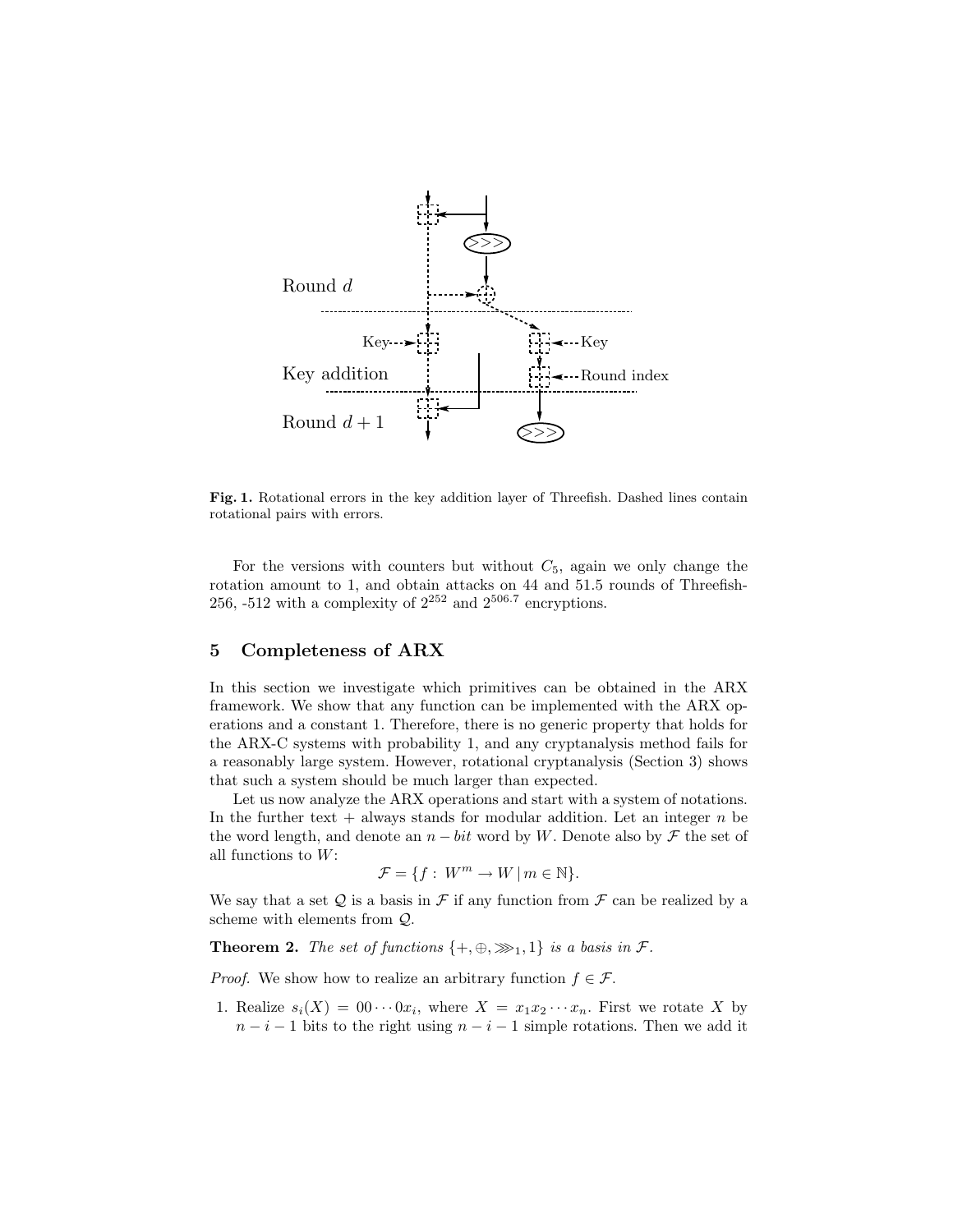| Cipher                   | Round                  | Constant               | Rounds | Complexity   |
|--------------------------|------------------------|------------------------|--------|--------------|
|                          | index                  | $ 2^{64}/3 $           |        |              |
| Threefish-256            | $\mathbf{n}$           | no                     | 59     | $2^{252}$    |
|                          | $\mathbf{n}$           | yes                    | 50     | $2^{253.8}$  |
|                          | yes                    | $\mathbf{n}$           | 44     | $2^{251.4}$  |
|                          | yes                    | yes                    | 39     | $2^{254.1}$  |
| (weak key of $2^{244}$ ) | $\mathbf{n}\mathbf{o}$ | $\mathbf{n}\mathbf{o}$ | 72     | $2^{224}$    |
| Threefish-512            | no                     | no                     | 59     | $2^{504}$    |
|                          | $\mathbf{n}\mathbf{o}$ | yes                    | 50     | 2507.6       |
|                          | yes                    | $\mathbf{n}$           | 51.5   | $2^{505.5}$  |
|                          | yes                    | yes                    | 42     | $2^{507}$    |
| (weak key of $2^{488}$ ) | no                     | no                     | 72     | $2^{448}$    |
| Threefish-1024           | $\mathbf{n}$           | no                     | 59     | $2^{1008}$   |
|                          | $\mathbf{n}\mathbf{o}$ | yes                    | 50     | $2^{1015.2}$ |
|                          | yes                    | yes                    | 43.5   | $2^{1014.5}$ |
| (weak key of $2^{976}$ ) | no                     | $\mathbf{n}\mathbf{o}$ | 80     | $2^{950}$    |

Table 3. Attack complexities for different versions of Threefish; the weak key class on full-round Threefish.

to itself  $n-1$  times thus getting  $x_i00\cdots 0$ . Finally, we rotate the result to  $00\cdots 0x_i.$ 

- 2. Realize all functions  $M_k(X, Y) = 00 \cdots 0(x_k y_k)$ .
- 3. Realize all functions  $j_C(X) = \begin{cases} 0 & 0 & \text{if } X = C; \\ 0 & 1 & \text{if } X = C. \end{cases}$  $\begin{array}{c} 0.66 & 0.1, \text{ if } 2.1 \end{array}$  as follows. Let  $C =$

 $(c_1, c_2, \ldots, c_{nm})$ . Then  $j_C(X) = \prod (x_i \oplus c_i \oplus 1)$ , which can be computed with functions  $\{M_k(X, Y)\}\$  and the constant 1.

4. Realize all functions 
$$
J_{C_1, C_2}(X) = \begin{cases} C_2, & \text{if } X = C_1; \\ 0, & \text{else.} \end{cases}
$$
 as  $C_2 \cdot j_{C_1}(X)$ .

5. Realize  $f$  as  $\bigoplus_{X \in W^m} J_{X,f(X)}$ .

**Theorem 3.** The set of functions  $\{+,\ggg1,1\}$  is a basis in  $\mathcal{F}$ .

*Proof.* We only have to prove that  $oplus$  can be realized with AR operations. Indeed, we realize  $s_i'(X) = x_i 00 \cdots 0$  in the same way as in Theorem 2. Then we add  $s'_{i}(X)$  to  $s'_{i}(Y)$  and get  $x_{i} \oplus y_{i}$  in the leftmost bit. Then we rotate this to the position of  $x_i$  and get the function  $S_i(X, Y) = 0 \cdots 0$  $\sum_{i-1}$  $(x_i \oplus y_i) \hspace{0.05cm} 00 \cdots 0$  $\sum_{n-i}$ . Finally we note that  $\oplus(X,Y) \equiv S_1(X,Y) + S_2(X,Y) + \cdots + S_n(X,Y)$ . This concludes the proof.  $\square$ 

### 6 Cryptanalysis of generic AR systems

In this section we consider the AR schemes, which involve only modular additions and rotations (constants are admitted). Although they are theoretically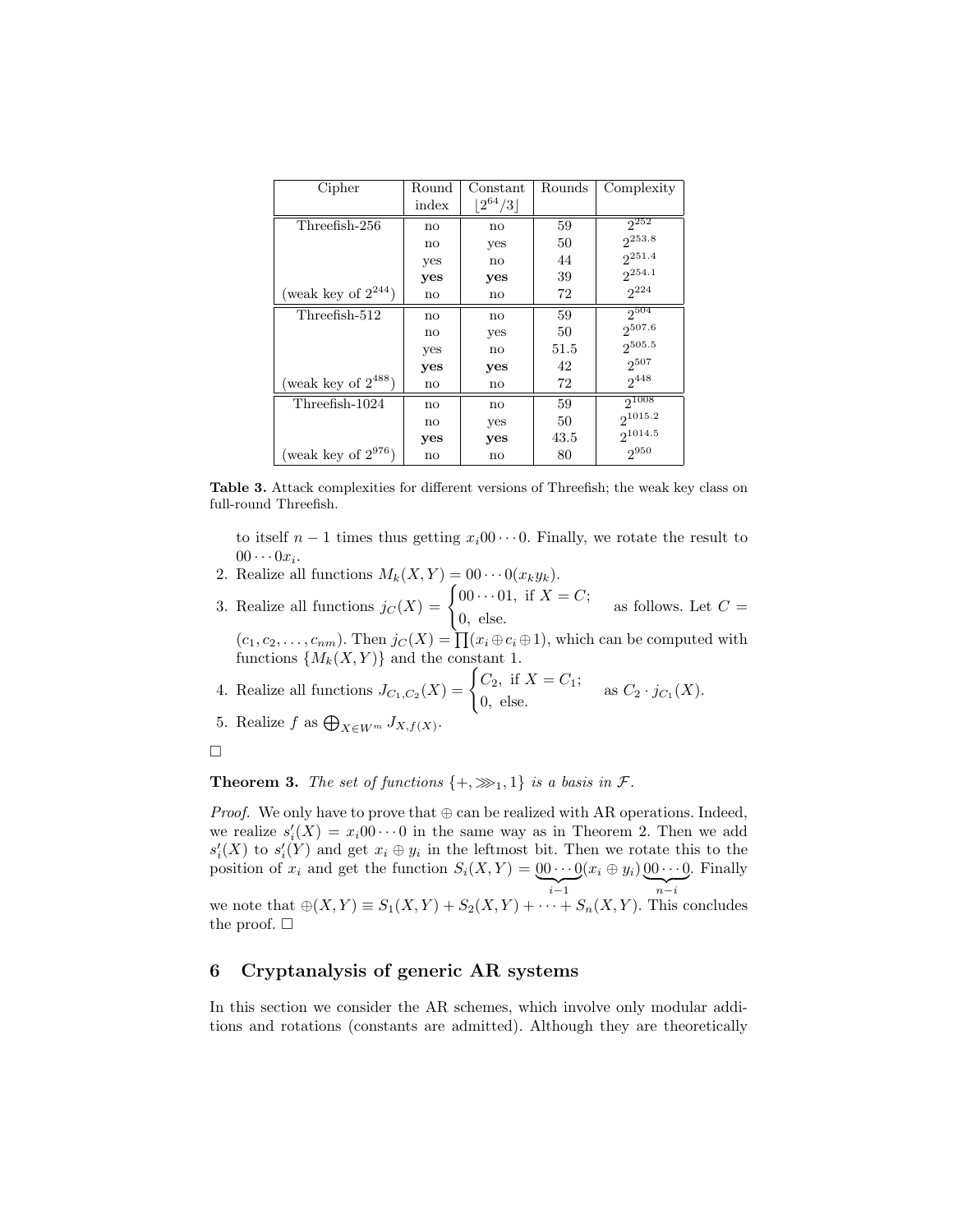equivalent to the ARX systems, they are more vulnerable with the same number of operations. We show that the resulting function can be approximated with a simple formula, and this approximation becomes invalid only after a large number of additions.

The first important instrument is the following observation made in [16]:

$$
X \lll_r \equiv 2^r \cdot X \pmod{2^n - 1}.
$$
 (1)

Let us note that addition modulo  $2<sup>n</sup>$  is equivalent to the addition modulo  $2<sup>n</sup> - 1$  if the sum is smaller than  $2<sup>n</sup> - 1$  (which happens with probability 1/2). The main idea is to replace in a scheme  $\mathcal S$  all the modular additions with additions modulo  $2<sup>n</sup> - 1$ . With probability  $2<sup>-q</sup>$ , where q is the number of additions in the scheme, a new scheme  $\mathcal{S}'$  produces the same output as  $\mathcal{S}$ . Finally, we replace rotations with multiplications using (1). As a result, we get a scheme with only additions and multiplications modulo  $2<sup>n</sup> - 1$ . Since we multiply variables only by constants, the resulting function is linear in its inputs.

Corollary 1. An AR scheme can be approximated by a linear function with probability  $2^{-q}$  where q is the number of additions in the scheme.

#### Applications

Any AR scheme claiming  $n$  bits of security and having less than  $n$  additions is potentially vulnerable to our attack. Consider, for example, an n-bit AR hash function H with  $q < n$  additions. Given  $H(M)$  we substitute it with a linear formula and solve a linear equation. If there is enough input freedom, we find a second preimage with complexity  $2<sup>q</sup>$ .

An n-bit AR block cipher is also vulnerable to this kind of attack. Let us replace all XORs in Threefish with additions (the constants remain). Then there are  $N_w$  additions per round and per subkey addition, so we can break a 50-round version, which would have 504 additions.

### 7 Conclusion

We have investigated security of ARX systems from both theoretical and practical points of view. We described a technique — rotational cryptanalysis that is very efficient for ARX systems. The complexity of the rotational attack depends only on the number of modular additions, and does not depend on the number of XORs and rotations, nor on the rotation amounts. The rotational attacks on Threefish-256, -512, -1024 (39/42/43.5 rounds out of 72/72/80 rounds) are the best attacks on this primitive.

On the other hand, we proved that actually any function can be implemented with ARX operations and constants. As a result, there is no attack that works for any ARX system, though our rotational cryptanalysis demonstrates that secure systems must be large enough. Roughly, a primitive claiming *n*-bit security must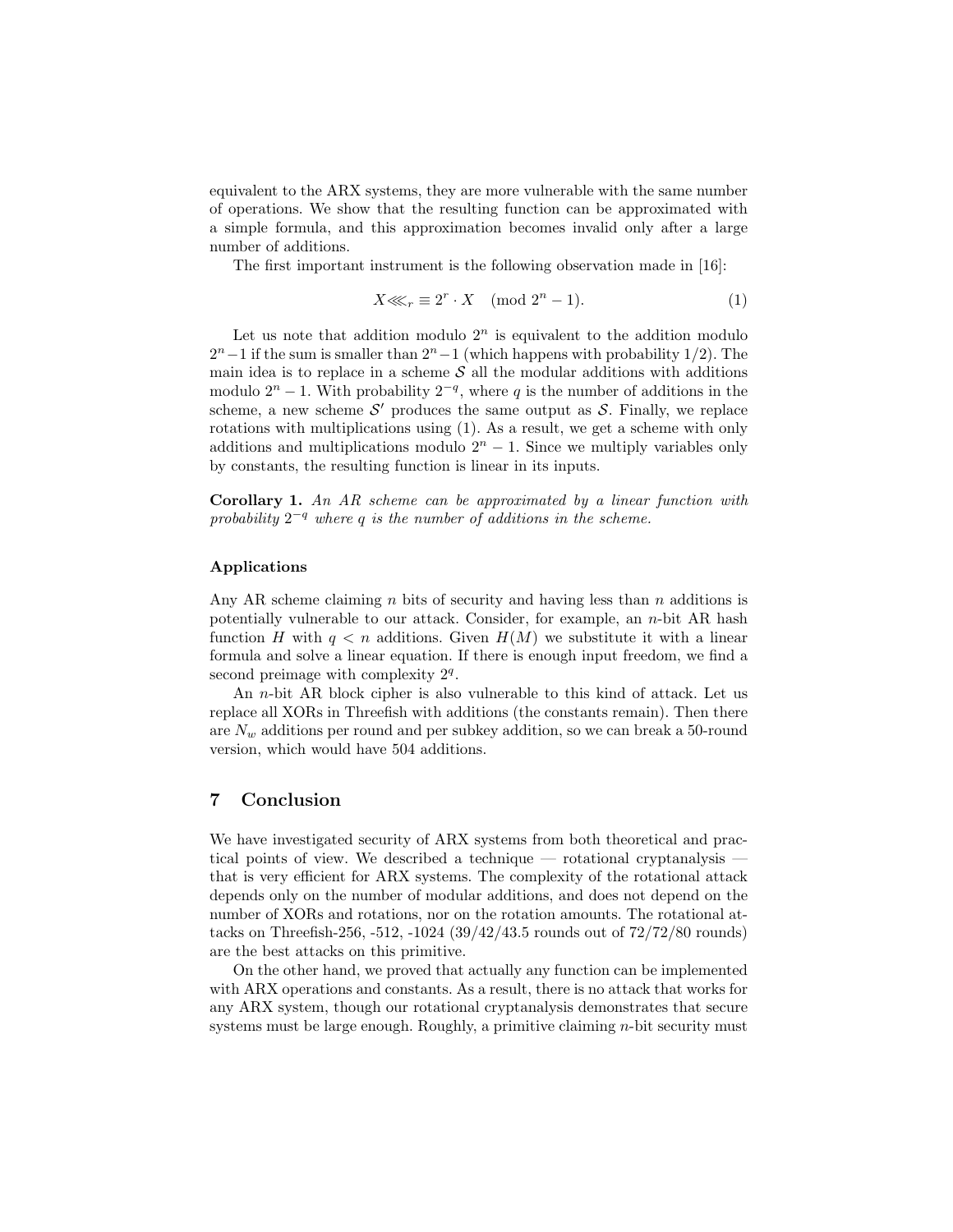have at least  $0.7n$  addition operations in any implementation. Use of constants, however, makes rotational cryptanalysis more complicated.

We also showed that though AR systems (not using XOR) are theoretically equivalent to ARX, they are vulnerable to a linear approximation attack regardless of constants used in the primitive.

### Acknowledgements

The authors thank Christian Rechberger and Ralf-Philipp Weinmann for fruitful discussions and anonymous reviewers for their helpful comments. Dmitry Khovratovich is supported by PRP "Security & Trust" grant of the University of Luxembourg. Ivica Nikolić is supported by the BFR grant  $07/031$  of the FNR Luxembourg.

### References

- 1. J.-P. Aumasson, E. Brier, W. Meier, M. Naya-Plasencia, and T. Peyrin. Inside the hypercube. In ACISP'09, volume 5594 of Lecture Notes in Computer Science, pages 202–213. Springer, 2009.
- 2. J.-P. Aumasson, Çagdas Çalik, W. Meier, O. Özen, R. C.-W. Phan, and K. Varici. Improved cryptanalysis of Skein. In ASIACRYPT'09, volume 5912 of Lecture Notes in Computer Science, pages 542–559. Springer.
- 3. J.-P. Aumasson, L. Henzen, W. Meier, and R. C.-W. Phan. SHA-3 proposal BLAKE. Submission to NIST, 2008.
- 4. D. J. Bernstein. Salsa20. Technical Report 2005/025. In eSTREAM, ECRYPT Stream Cipher Project (2005), http://cr.yp.to/snuffle.html.
- 5. D. J. Bernstein. CubeHash specification (2.b.1). Submission to NIST, 2008.
- 6. E. Biham. New types of cryptanalytic attacks using related keys. J. Cryptology, 7(4):229–246, 1994.
- 7. A. Biryukov and D. Khovratovich. Related-key cryptanalysis of the full AES-192 and AES-256. In ASIACRYPT'09, volume 5912 of Lecture Notes in Computer Science, pages 1–18. Springer, 2009.
- 8. E. Brier, S. Khazaei, W. Meier, and T. Peyrin. Linearization framework for collision attacks: Application to CubeHash and MD6. In ASIACRYPT'09, volume 5912 of Lecture Notes in Computer Science, pages 560–577. Springer, 2009.
- 9. C. D. Cannière and C. Rechberger. Finding SHA-1 characteristics: General results and applications. In ASIACRYPT'06, volume 4284 of Lecture Notes in Computer Science, pages 1–20. Springer, 2006.
- 10. F. Chabaud and A. Joux. Differential collisions in SHA-0. In CRYPTO'98, volume 1462 of Lecture Notes in Computer Science, pages 56–71. Springer, 1998.
- 11. J. Chen and K. Jia. Improved related-key boomerang attacks on round-reduced Threefish-512. Cryptology ePrint Archive, Report 2009/526, 2009.
- 12. M. Daum. Cryptanalysis of Hash Functions of the MD4-Family. PhD thesis, Ruhr-Universität Bochum, May 2005.
- 13. O. Dunkelman, S. Indesteege, and N. Keller. A differential-linear attack on 12 round Serpent. In INDOCRYPT'08, volume 5365 of Lecture Notes in Computer Science, pages 308–321. Springer, 2008.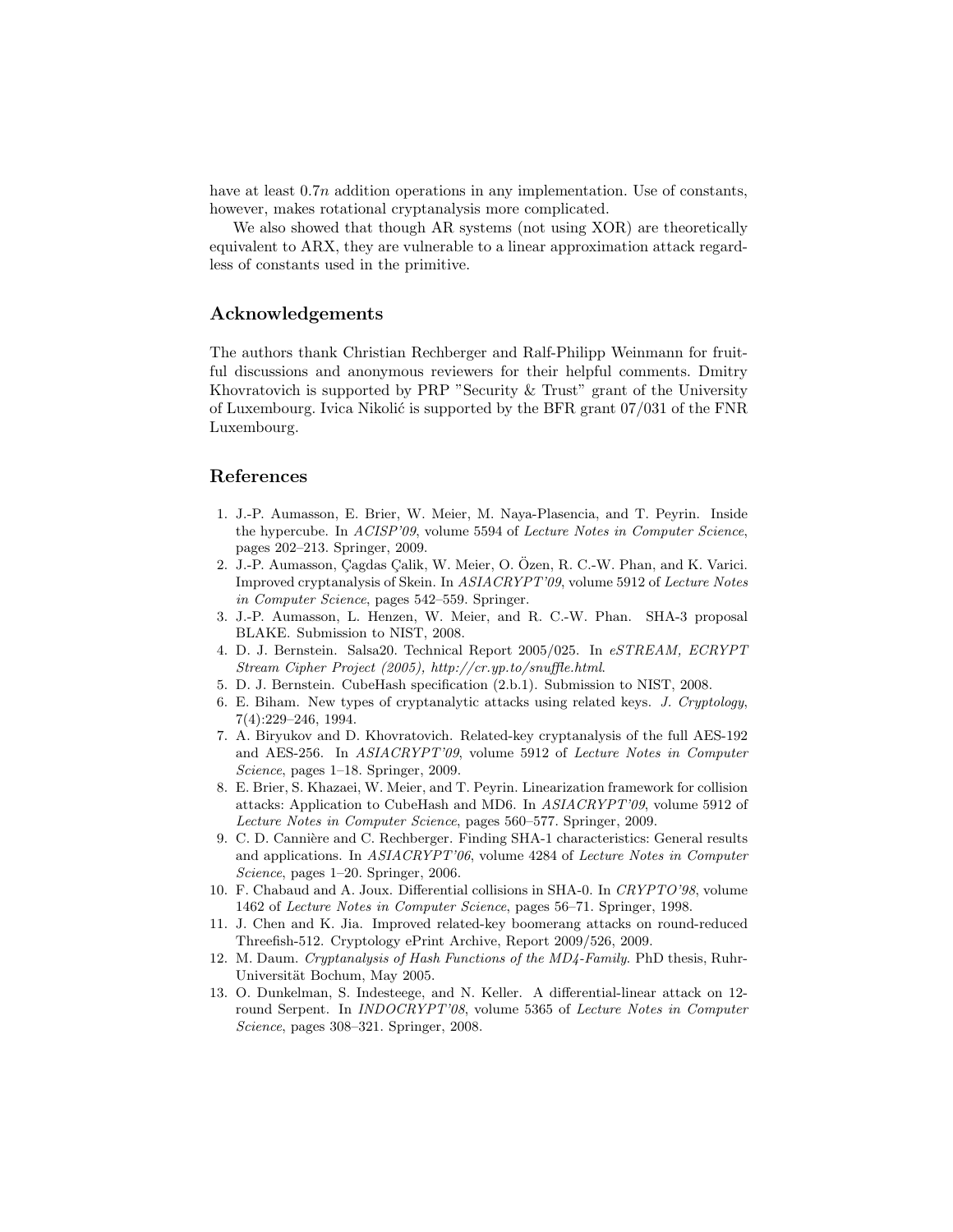- 14. N. Ferguson, S. Lucks, B. Schneier, D. Whiting, M. Bellare, T. Kohno, J. Callas, and J. Walker. The Skein hash function family (2008). In Submitted to SHA-3 Competition.
- 15. J. Kelsey, B. Schneier, and D. Wagner. Related-key cryptanalysis of 3-WAY, Biham-DES, CAST, DES-X, NewDES, RC2, and TEA. In ICICS'97, volume 1334 of Lecture Notes in Computer Science, pages 233–246. Springer, 1997.
- 16. J. Kelsey, B. Schneier, and D. Wagner. Mod n cryptanalysis, with applications against RC5P and M6. In FSE'99, volume 1636 of Lecture Notes in Computer Science, pages 139–155, 1999.
- 17. J. Kim, S. Hong, and B. Preneel. Related-key rectangle attacks on reduced AES-192 and AES-256. In FSE'07, volume 4593 of Lecture Notes in Computer Science, pages 225–241. Springer, 2007.
- 18. L. R. Knudsen, K. Matusiewicz, and S. S. Thomsen. Observations on the Shabal keyed permutation, 2009.
- 19. G. Leander. Private communication, 2009.
- 20. S. Paul and B. Preneel. Solving systems of differential equations of addition. In ACISP'05, volume 3574 of Lecture Notes in Computer Science, pages 75–88. Springer, 2005.
- 21. F.-X. Standaert, G. Piret, N. Gershenfeld, and J.-J. Quisquater. SEA: A scalable encryption algorithm for small embedded applications. In CARDIS'06, volume 3928 of Lecture Notes in Computer Science, pages 222–236. Springer, 2006.
- 22. E. Tews, R.-P. Weinmann, and A. Pyshkin. Breaking 104 bit WEP in less than 60 seconds. In WISA, volume 4867 of Lecture Notes in Computer Science, pages 188–202. Springer, 2007.
- 23. X. Wang and H. Yu. How to break MD5 and other hash functions. In EU-ROCRYPT'05, volume 3494 of Lecture Notes in Computer Science, pages 19–35. Springer, 2005.

## A On the Probabilities of Rotational Characteristics for Threefish

One part of the probabilities of the trails presented at Tbl. 4 is computed theoretically, and one part practically.

When the rotational pair does not have corrections, then we use the probability of addition defined by Lemma 1. In the original versions (with  $C_5$ ) the rotation amount is 2, so the probability of addition is  $2^{-1.676}$ . When  $C_5$  is absent then we use a rotation amount 1, and the probability of addition becomes 2 <sup>−</sup>1.<sup>415</sup>. Two consecutive rounds of Threefish-256 have 4 MIX and each MIX has one addition. Hence, two rounds with no subkey additions have a probability of  $2^{-6.6}$ . Analogously, for Threefish-512 and Threefish-1024 we get  $2^{-13.3}$ and  $2^{-26.6}$ , respectively. These numbers translate into  $2^{-5.7}$ ,  $2^{-11.3}$ ,  $2^{-22.6}$  for the versions without  $C_5$ .

When there are corrections in the rotational pair, we find the probabilities of two rounds (one round  $+$  subkey addition  $+$  one round) experimentally. The probabilities for the round 1 (key addition  $+$  one regular round) are also computed experimentally.

We have used to following corrections: